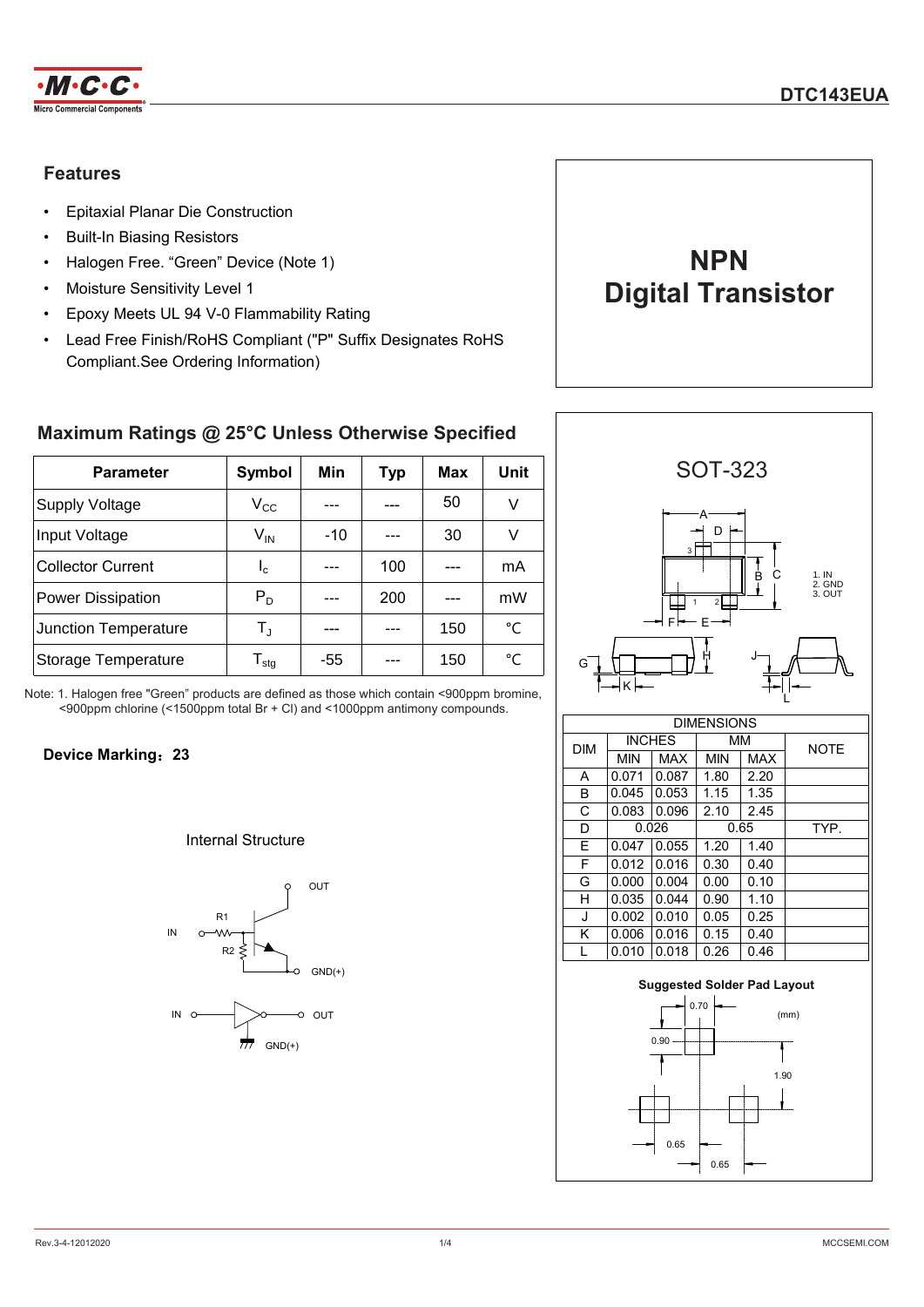

# **Electrical Characteristics @ 25°C Unless Otherwise Specified**

| <b>Parameter</b>            | Symbol       | Min  | <b>Typ</b> | Max   | <b>Unit</b> | <b>Conditions</b>                              |
|-----------------------------|--------------|------|------------|-------|-------------|------------------------------------------------|
| Input Voltage               | $V_{I(off)}$ | 0.5  | ---        |       | V           | $V_{\text{CC}}$ =5V, I <sub>O</sub> =100µA     |
|                             | $V_{I(on)}$  | ---  | $---$      | 3.0   | V           | $V_0 = 0.3V$ , $I_0 = 20mA$                    |
| <b>Output Voltage</b>       | $V_{O(0n)}$  | ---  | ---        | 0.3   | V           | $I_0 = 10mA, I_1 = 0.5mA$                      |
| <b>Input Current</b>        |              | ---  | ---        | 1.8   | mA          | $V_i = 5V$                                     |
| <b>Output Current</b>       | $I_{O(off)}$ | ---  |            | 0.5   | μA          | $V_{\rm CC} = 50V, V_{\rm I} = 0$              |
| <b>IDC Current Gain</b>     | $G_{1}$      | 20   | $---$      | $---$ |             | $V_0 = 5V$ , $I_0 = 10mA$                      |
| Input Resistance            | $R_1$        | 3.29 | 4.7        | 6.11  | KΩ          |                                                |
| Resistance Ratio            | $R_2/R_1$    | 0.8  | 1.0        | 1.2   |             |                                                |
| <b>Transition Frequency</b> | $f_T$        |      | 250        |       | MHz         | $ V_{CF}$ =10V, I <sub>F</sub> =-5mA, f=100MHz |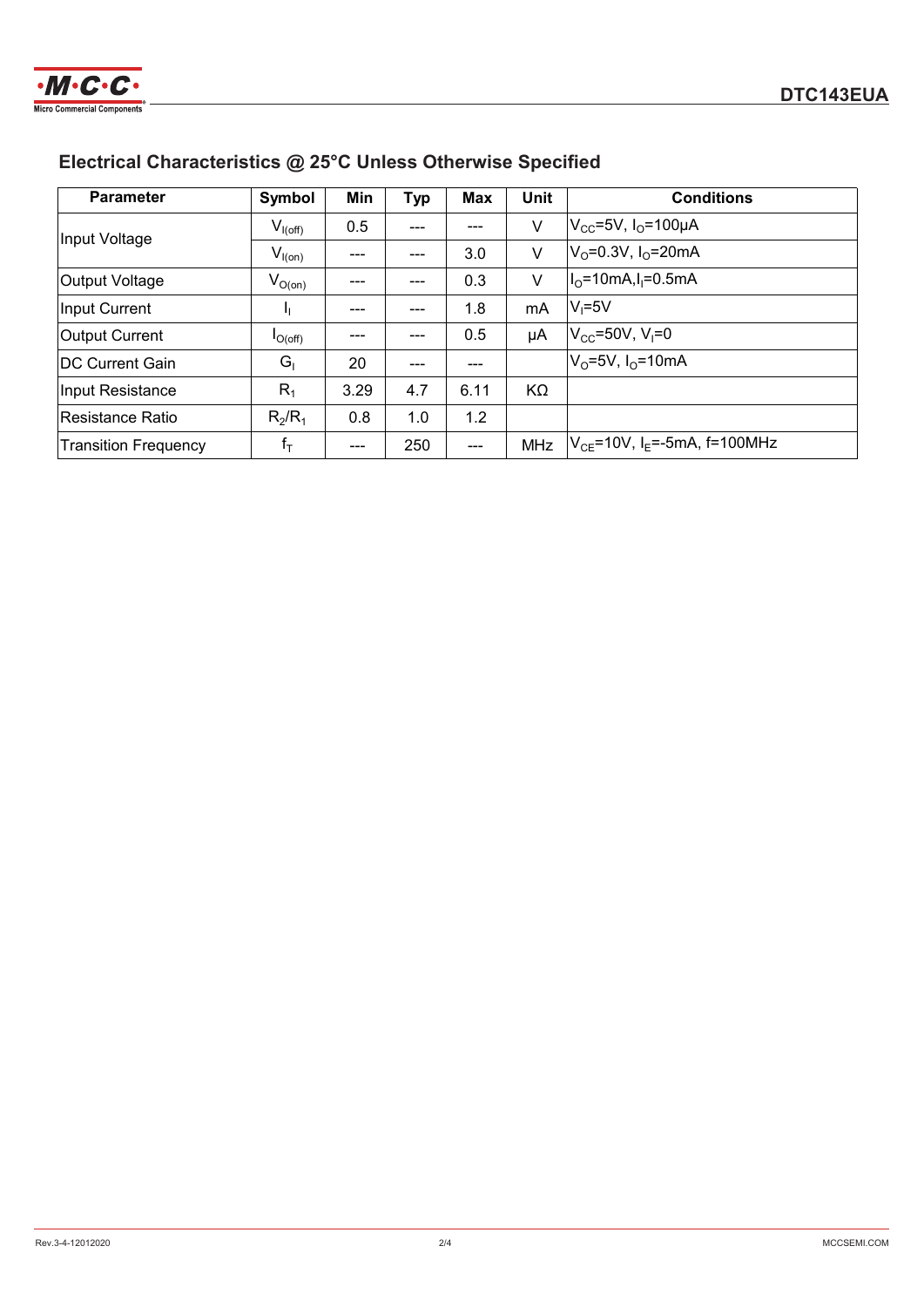

# **Curve Characteristics**



100  $V_0$ =0.3V TTT TT m Input Voltage (on) (V) Input Voltage (on) (V) 10  $T_A=25^{\circ}C$ TIT 1 :T<sub>ѧ</sub>=100°C<br>├┼┼┼┼ ╫  $0.1 \over 0.1$ 10 0.1 1 10 100 Output Current (mA)

Fig. 2 - Input Voltage (on) Characteristics

#### Fig. 3 - Input Voltage (off) Characteristics





250 200 Power Dissipation (mW) Power Dissipation (mW) 150 100 50  $0\frac{1}{0}$ 50 75 100 0 25 50 75 100 125 150 Ambient Temperature (°C)

Fig. 4 - Output Voltage Characteristics